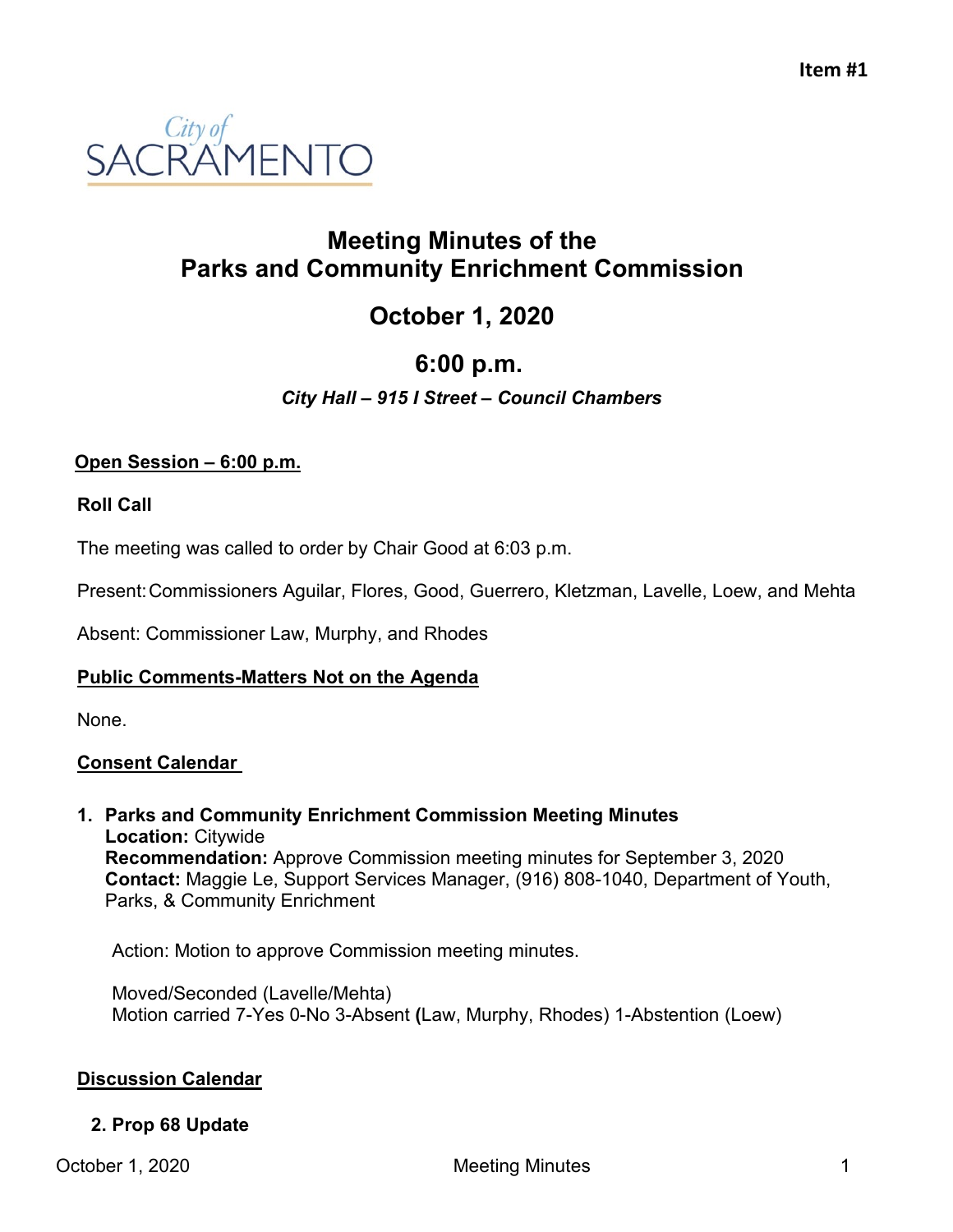# **Location:** Citywide

#### **Recommendation:** Informational.

**Contact:** Janelle Oishi, Program Specialist, (916) 808-1016, Department of Youth, Parks, & Community Enrichment

Janelle Oishi, Progra Specialist, provided an overview of Prop 68 and renovation of Renfree Field was selected as the project that best qualified for a grant application.

Commissioner Loew requested more details on the upcoming community outreach strategy and how it might tie into the Park Master Plan update process. Janelle responded that the Department is doing outreach through a virtual platform due to the current pandemic, as well as surveys and polls to reach County areas and neighboring park districts.

Commissioner Guerrero inquired who would be the author of the grant and Janelle replied that the City would be the applicant. He also inquired whether including a healthcare organization is a requirement or just an added bullet point and is there a healthcare organization associated with the Del Paso site. Janelle responded that it is a requirement to include a healthcare organization amongst the list of stakeholders; however, the State defines a healthcare organization quite broadly and with some of the services the City provides, the City can be considered a healthcare organization. He inquired whether there is a list of parks where there is a requirement for minimum household income and be provided this list. Janelle responded that as part of the initial vetting process a list of parks is developed which includes consideration of medium household income and park acreage per 1,000 people and will have the list sent out to Commissioners.

Mario Lara, Director, requested Janelle to share the top three or four sites that were being considered and Janelle provided that information to the Commission.

Chair Good thanked Janelle for the presentation.

### **3. Access Leisure Program Update**

**Location:** Citywide

**Recommendation:** Informational.

**Contact**: Rosanne Bernardy, Recreation Superintendent, (916) 808-1590, Department of Youth, Parks, & Community Enrichment

Rosanne Bernardy, Recreation Superintendent, opened up the item and Jenny Yarrow, Recreation General Supervisor, provided an overview of the Access Leisure Program.

Commissioners Guerrero and Mehta provided supportive comments regarding the program.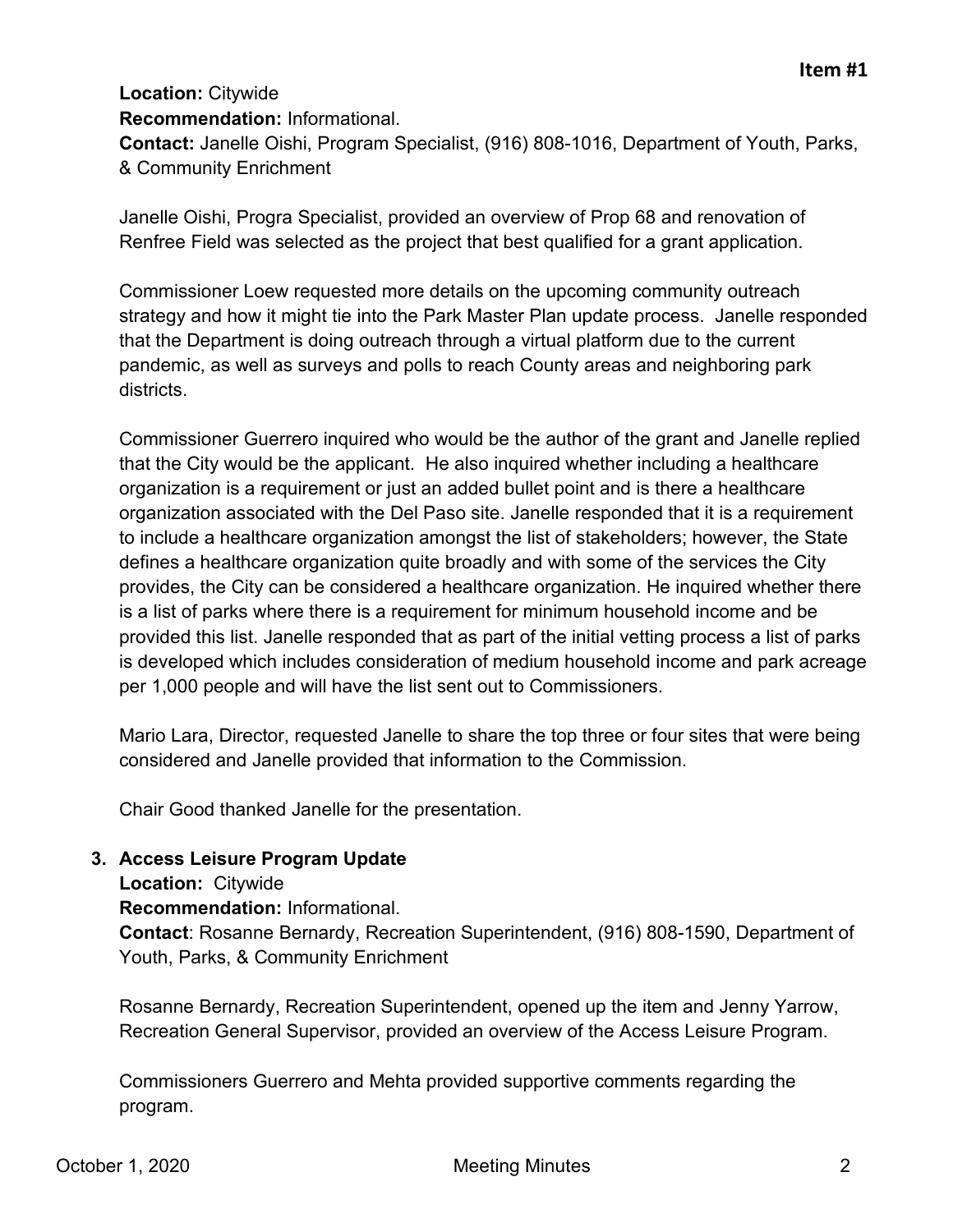Commissioner Flores inquired how virtual programming has being going and how programming will be implemented at Belle Cooledge. Jenny responded that there has been a increase in participants in the program and for youth programming at Belle Cooledge, staff has been working with Community Center staff around Super Saturdays. With the updated County Public Health Order and the City moving into the red tier, some in-person pogramming will be implemented. He also inquired if staff can inform Commissioners when programming begins so they are observe safely while social distancing and Jenny responded that she will have that information provided to Commissioners.

Chair Good inquired which activity is the most popular among the participants in the virtual environment. Jenny responded that it is the Zoom dances and social programs such as Get Fit and movie nights.

#### **4. Measure U Program Update**

**Location:** Citywide **Recommendation:** Informational **Contact**: Mario Lara, Director, (916) 808-1041, Department of Youth, Parks, & Community **Enrichment** 

Mario Lara, Director, provided an update on the Measure U Programs.

Commissioner Loew inquired on how the remaining balance of approximately \$3.0 million will be spent and if that could be spent on capital improvements, expanding programs, or deferring maintenance and would like to understand what happens to the remaining balance. Mario responded the department is currently working with the Budget Office on Measure U reallocation. He also inquired about the pie chart referenced in the powerpoint slide and which programs are cost recovery and does the department have a system in deciding how much a program is supplemented by Measure U or General fund and prioritize where those funds go based on a cost recovery model. Mario responded that  $4<sup>th</sup>$ R is the only program that is cost recovery as that fund is an enterprise fund and all other programs need supplemental funds and funding allocation is guided by YPCE's Strategic Plan.

Commissioner Guerrero provided positive comments about YPCE is providing services that was promised with Measure U funding.

Commissioner Flores inquired about efficiencies in operational costs due to the pandemic. Mario responded that the department is incurring additional costs due to the pandemic; however, there is a hiring freeze and displaced staff from other programs. Mario also mentioned that the department is able to offset some costs attributed to the pandemic through the CARES Act funding.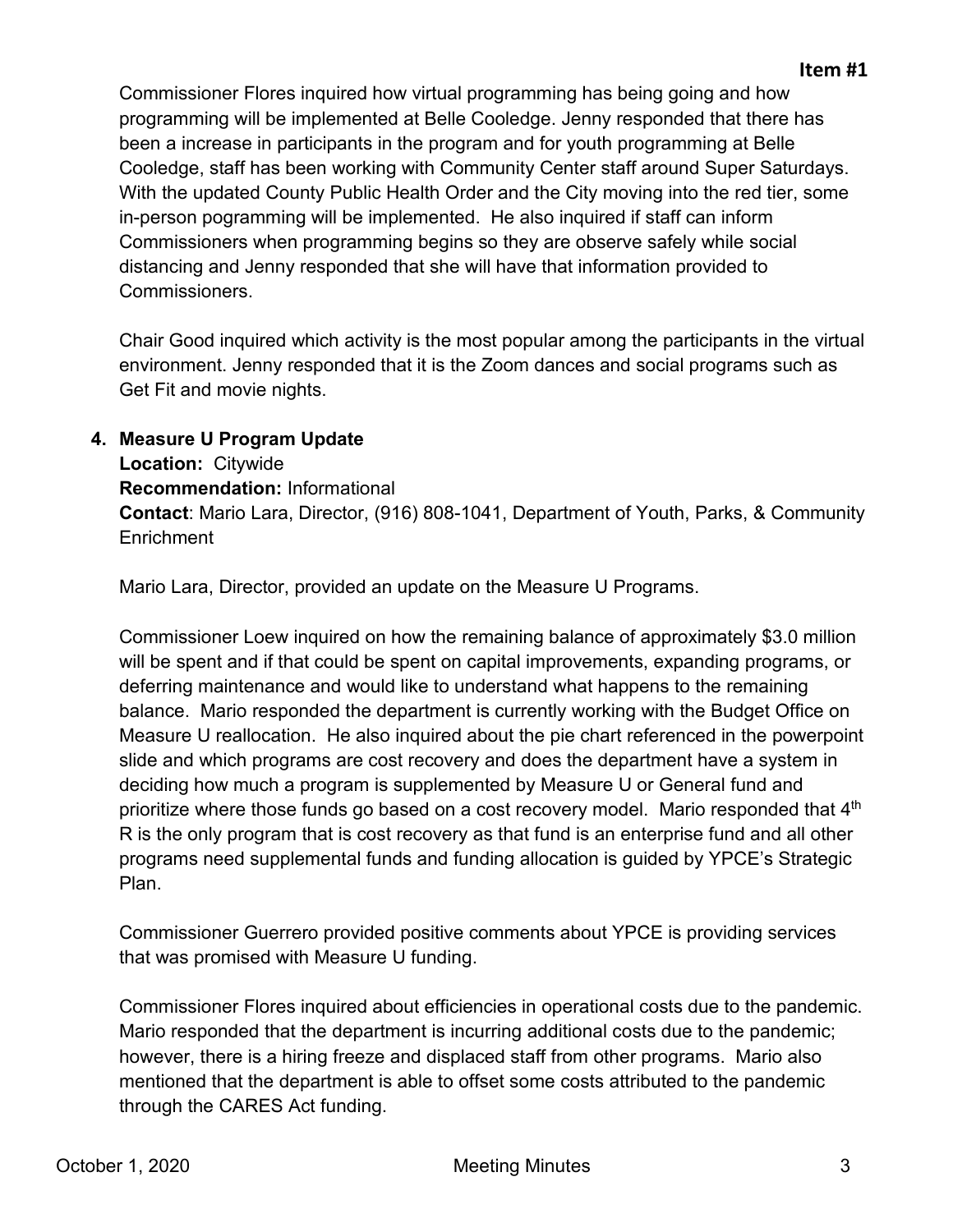Vice Chair Lavelle commented that there should be a system to allow the remaining balance of the Measure U funding to be allocated to deferred maintenance.

Chair Good inquired about whether there is any revenue that is collected for permitting and events and what happens to the revenue. Mario responded that the department collects rental fees and if there is security required for the event, fees are also included; thus the department is able to recover some costs but not all costs. She also inquired if Measure U funding is going to be ongoing and Mario responded that he anticipates that it will be ongoing. She also mentioned that deferred maintenance costs has risen and the department will need to figure out how to address the deferred maintenance.

# **5. Sacramento Valley Station Specific Plan – Park Elements**

**Location:** Citywide

## **Recommendation:** Informational

**Contact:** Raymond Costantino, Parks Planning & Development Services Manager, (916) 808-1941, Department of Youth, Parks, & Community Enrichment

Dana Repan, Senior Planner, opened up the item and Greg Taylor, Supervising Architect, provided a presentation regarding the Sacramento Valley Station Specific Plan – Park Elements.

Commissioner Aguliar acknowledged the particular position of the Sacramento Valley Station and commented that there needs to be an emphasis on educating the community about this project and the historical information about the area. Greg responded that there will be historic information in the station.

Commissioner Guerrero inquired about if City staff is LEED certified and Greg responded that he is and many other City staff that are certified. He also inquired about what the oneweek energy storage is and what is the cost for a battery that could story one-week's worth of power. Greg responded that it is part of the living community challenge focused on resiliency aspect and will need to provide the Commissioner with the cost at a later time as he does not have the information readily available.

Chair Good inquired if YPCE will be responsible for the landscaping around the station and Greg responded that they are looking to form a Community Facilities District and create a subdistrict finance plan.

# **6. Youth, Parks, & Community Enrichment Director Report (Oral): Update on COVID-19 Related Impacts**

**Location:** Citywide **Recommendation:** Informational **Contact**: Mario Lara, Director, (916) 808-1041, Department of Youth, Parks, & Community **Enrichment**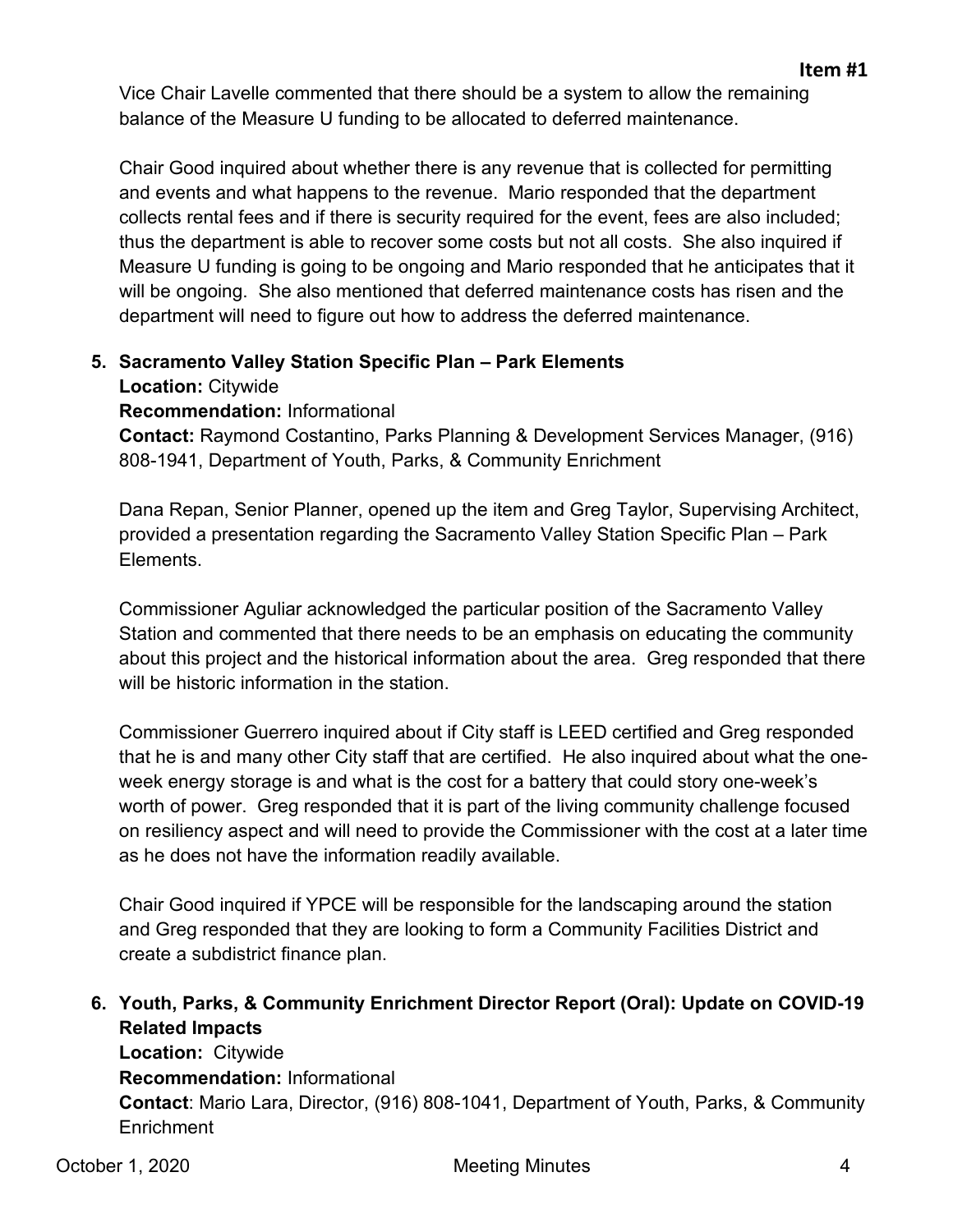Mario Lara, Director, provided an update on Department operations during COVID-19 and mentioned that the County Public Health Order has been updated and Sacramento has moved into the red tier and playgrounds are open with modifications. The department plans on updating signage this week at parks. Restrooms will remain open and frequently restocked. He has been meeting with park regional managers to ensure that the department is aligning with other regions to be consistent. There have been a couple guidnaces issued by the County for permittng and events and the department will need to submit applications to move forward with events.

Vice Chair Lavelle commented that the playground issue has been important to him and expressed his appreciation to staff for acting quickly after the new County Public Health Order was announced.

### **7. Youth, Parks, & Community Enrichment Director Report (Oral): Review Highlights for September**

**Location:** Citywide

**Recommendation:** Informational

**Contact**: Mario Lara, Director, (916) 808-1041, Department of Youth, Parks, & Community **Enrichment** 

Mario Lara, Director, mentioned that in September, Raymond Constantino, Park Planning and Development Services Manager, has been working on the outreach for the YPCE Master Plan and reminded Commissioners that the survey is still available. They have received 736 respondents so far and the goal is 3,000.

Monica Blanco, the Interim Youth Division Manager provided highlights and mentioned:

- Expanded Learning
	- o Launched Sac CLASS program and created in response to COVID-19 to support K-6 grade students who have been disproportionately impacted by COVID-19 who need most support with academics, social-emotional learning, digital literacy, technology, and wi-fi access.
	- $\circ$  Five 4<sup>th</sup> R locations have resumed in-person programming.
	- o Natomas Unified School District Day Camps program funded by CARES Act funding and located at nine sites.
- Youth Workforce Development
	- o Landscape and Learning virtual interviews were a success and thank you to the Commissioners who assisted.
	- o Prime Time Teen Virtually Connected Work Readiness program will have virtual mock interviews and will send out invitations to Commissioners for assistance.
- Youth Civic Engagement Team brought in two social work interns from Sacramento State University and created a small unit addressing mental health and wellness.

October 1, 2020 **Meeting Minutes** 5 • Sacramento Youth Commission – next meeting is Monday, October  $5<sup>th</sup>$  at 6:00 pm.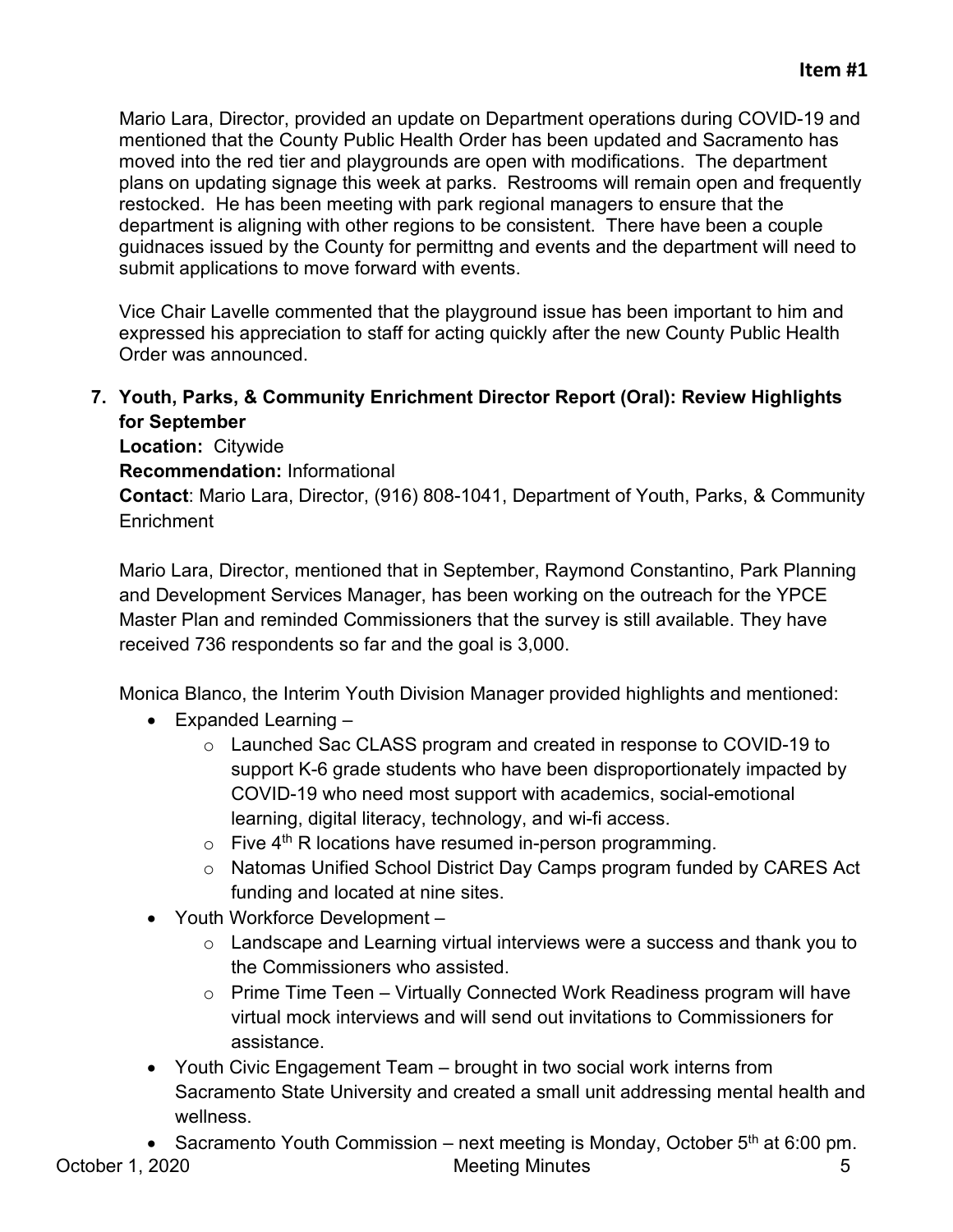Jackie Beecham, Community Enrichment Division, provided highlights and mentioned:

- 4 pools operated
	- o Approximately 12,000 swimmers attend recreational swimming,
	- o Overe 1,200 youth participated in swim lessons,
	- o Over 2,000 lap swimmers and water aerobics participants,
	- $\circ$  Hoping to offer the annual floating pumpkin patch and doggy dip days under the updated County Public Health Order
- Community Centers
	- o Currently supporting Sac CLASS providing a location for the program
	- $\circ$  Community Centers will also serve as voting locations for the upcoming election at several locations
	- o Working with County to provide location for flu shots
	- o STEAM programs
	- o Resumed Artist in Residency program
	- o Drive through Halloween event planned
	- $\circ$  Leisure Enrichment will slowly move into indoor activities with safety protocols in place
- Older Adults
	- $\circ$  Virtual programming 108 virtual programming for participants
	- o Wellness calls
	- o Delivered over 250,000 meals to seniors
- Camp Sacramento
	- o Wrapped up daily rentals for the season
	- $\circ$  86 daily camp ground rentals throughout the season
	- $\circ$  Wild fires caused a few weekend cancellations

Tony Ulep, Park Maintenance Manager, provided an update regarding:

- Tot lots are being inspected
- Maintenance staff continue maintain parks
- Challenges with smoke and COVID-19
- Working with Midtown Association for Farmer's Market at Winn Park
- Still experiencing civil unrest with minimal damage

## **Member Comments-Ideas, Questions and Meeting/Conference Reports**

Commissioner Mehta thanked Monica and provided positive comments about Landscape and Learning and Prime Time Teen programs.

Commissioner Flores inquired about the voting centers located at community centers and Jackie responded that the voting center information will be provided to the Commissioners.